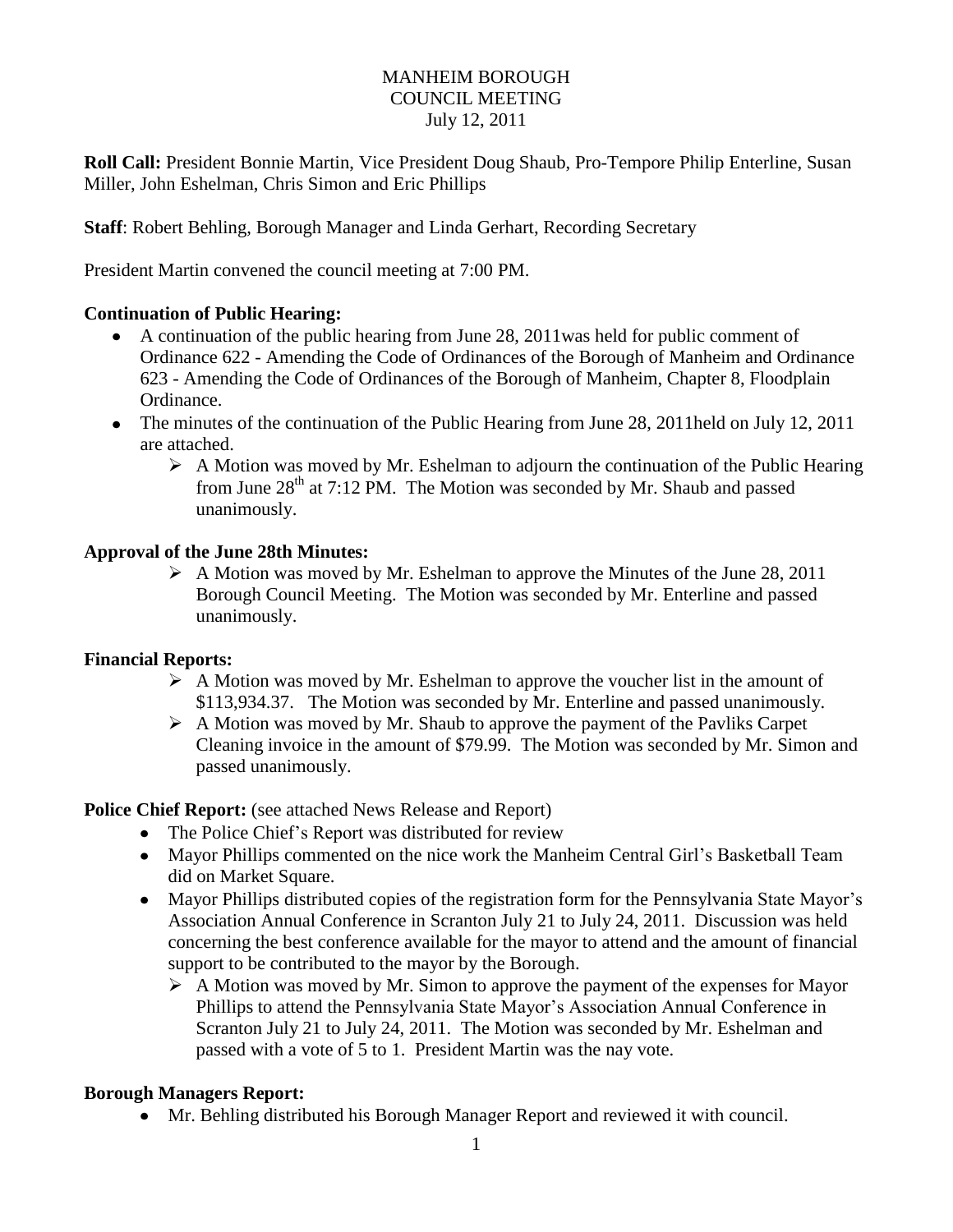- Discussion was held concerning a request to move the batting cages in the park. It was decided that there would be no problem in allowing this request as it will probably be easier to maintain the new location.
- Rapho Township has voted unanimously to negotiate with Manheim Borough Police Department for police coverage in the township starting in 2012.

# **Committee Reports**

- The Finance Committee met before the council meeting to evaluate the current budget status for year to date and they were satisfied with the current figures. They also reviewed the pool expense and the capital expenses. They discussed the time table for the budget process for 2012.
- President Martin and Vice President Shaub met with representatives of the Manheim Borough Authority to discuss revisions to the current agreement between the Borough and Authority for administrative and management services. The Authority will no longer be using contract service in 2012 and will be hiring more personnel to operate the Wastewater Treatment Plant themselves. A review of the figures and adjustments to the agreement were discussed and additional revisions were made. The revisions are being implemented to make the agreement more financially accurate.
	- $\triangleright$  Motion was moved by Mr. Eshelman to approve the revised agreement between Manheim Borough Authority and Manheim Borough with the changes discussed pending approval by the Authority. The Motion was seconded by Mr. Simon and passed unanimously.

## **New Business:**

- Ordinance 622 Amending the Code of Ordinances of the Borough of Manheim was presented for approval.
	- $\triangleright$  Motion was moved by Mr. Eshelman to approve Ordinance 622 Amending the Code of Ordinances of the Borough of Manheim. The Motion was seconded by Mr. Enterline and approved by the following roll call vote of 5 to 1. Roll Call Vote: Bonnie Martin – Yes Doug Shaub – Yes John Eshelman – Yes Philip Enterline – Yes Susan Miller – Nay Chris Simon - Yes
- Ordinance 623 Amending the Code of Ordinances of the Borough of Manheim, Chapter 8, Floodplain Ordinance was presented for approval.
	- $\triangleright$  Motion was moved by Mr. Eshelman to approve Ordinance 622 Amending the Code of Ordinances of the Borough of Manheim. The Motion was seconded by Mr. Shaub and approved by the following roll call vote of 5 to 1. Roll Call Vote: Bonnie Martin – Yes Doug Shaub – Yes John Eshelman – Yes Philip Enterline – Yes

Susan Miller – Nay Chris Simon – Yes